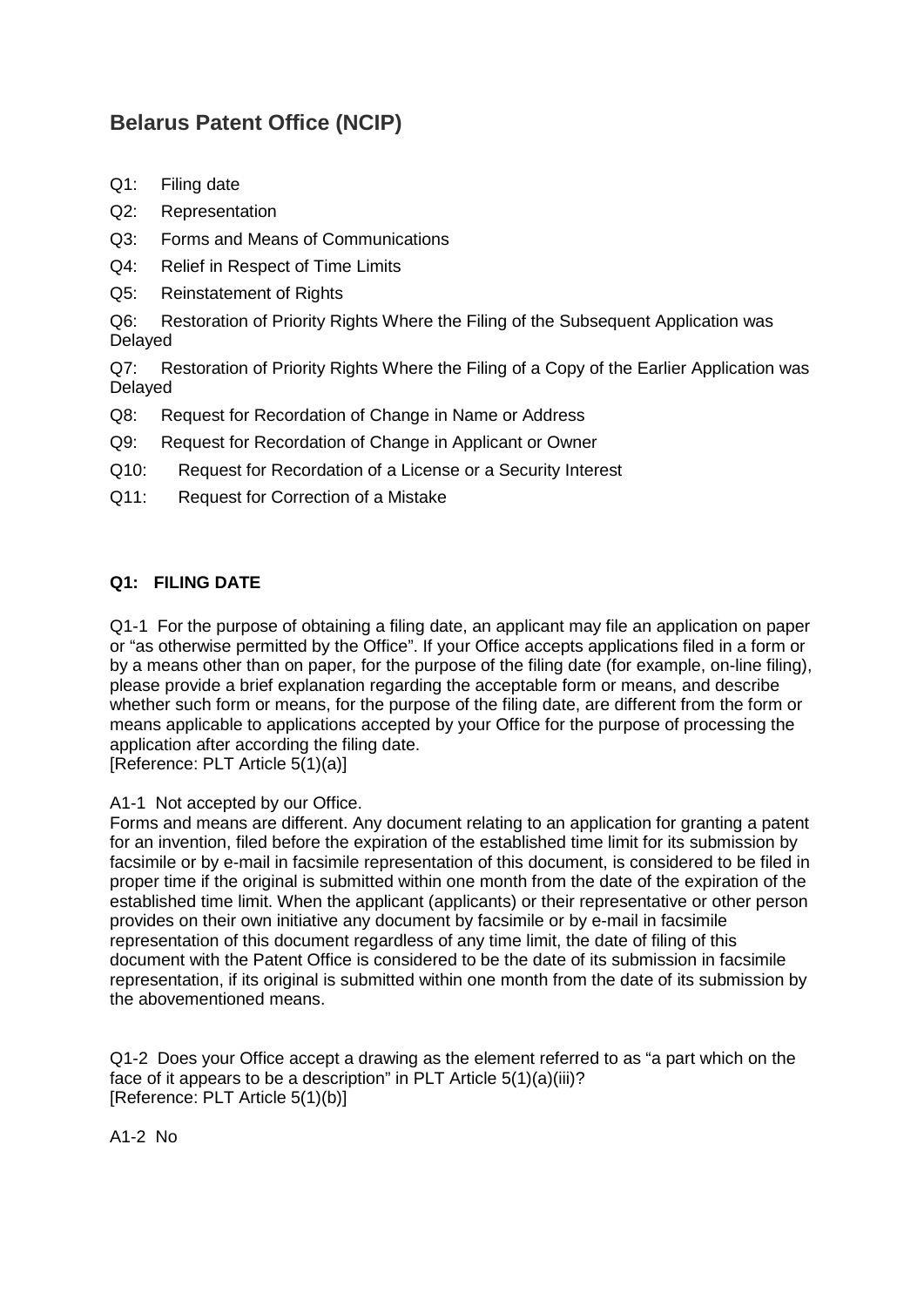Q1-3 For the purpose of according the filing date, a Contracting Party may require information allowing the identity of the applicant to be established or information allowing the applicant to be contacted by the Office, or the both. What is the requirement of your country? [Reference: PLT Article 5(1)(c)]

A1-3 Both information allowing the identity of the applicant to be established and information allowing the applicant to be contacted by the Office

Q1-4 Does your Office accept evidence allowing the identity of the applicant to be established or allowing the applicant to be contacted by the Office as the element referred to in PLT Article 5(1)(a)(ii) ("indications allowing the identity of the applicant to be established or allowing the applicant to be contacted by the Office")? [Reference: PLT Article 5(1)(c)]

A1-4 No

Q1-5 For the filing date to be determined under PLT Article 5(6)(b), which of the optional elements referred to in PLT Rule 2(4) are required by your Office? [Reference: PLT Rule 2(4)]

A1-5 The legislation of the Republic of Belarus does not require any of the optional elements referred to in the PLT Rule 2(4) for the filing date to be determined.

Q1-6 For a reference to a previously filed application to replace the description and any drawing for the purpose of the filing date under PLT Article 5(7), which of the requirements referred to in PLT Rule 2(5) are required by your Office? [Reference: PLT Rule 2(5)]

A1-6 The legislation of the Republic of Belarus makes no provision for a possibility to replace the description or any drawing by a reference to a previously filed application.

#### <span id="page-1-0"></span>**Q2: REPRESENTATION**

Q2-1 In addition to the procedures referred to in PLT Article 7(2)(a) and (b), are there any procedures before the Office that an applicant, owner or other interested person may carry out himself without, for example, a local representative? If yes, please list those procedures. [Reference: PLT Article 7(2)]

A2-1 Any procedure before the Office may be carried out by an applicant himself.

Q2-2 Where a single power of attorney relating to more than one application or patent of the same person is filed, does your Office require that a separate copy of the single power of attorney be filed for each application and patent? [Reference: PLT Rule 7(2)(b)]

A2-2 Yes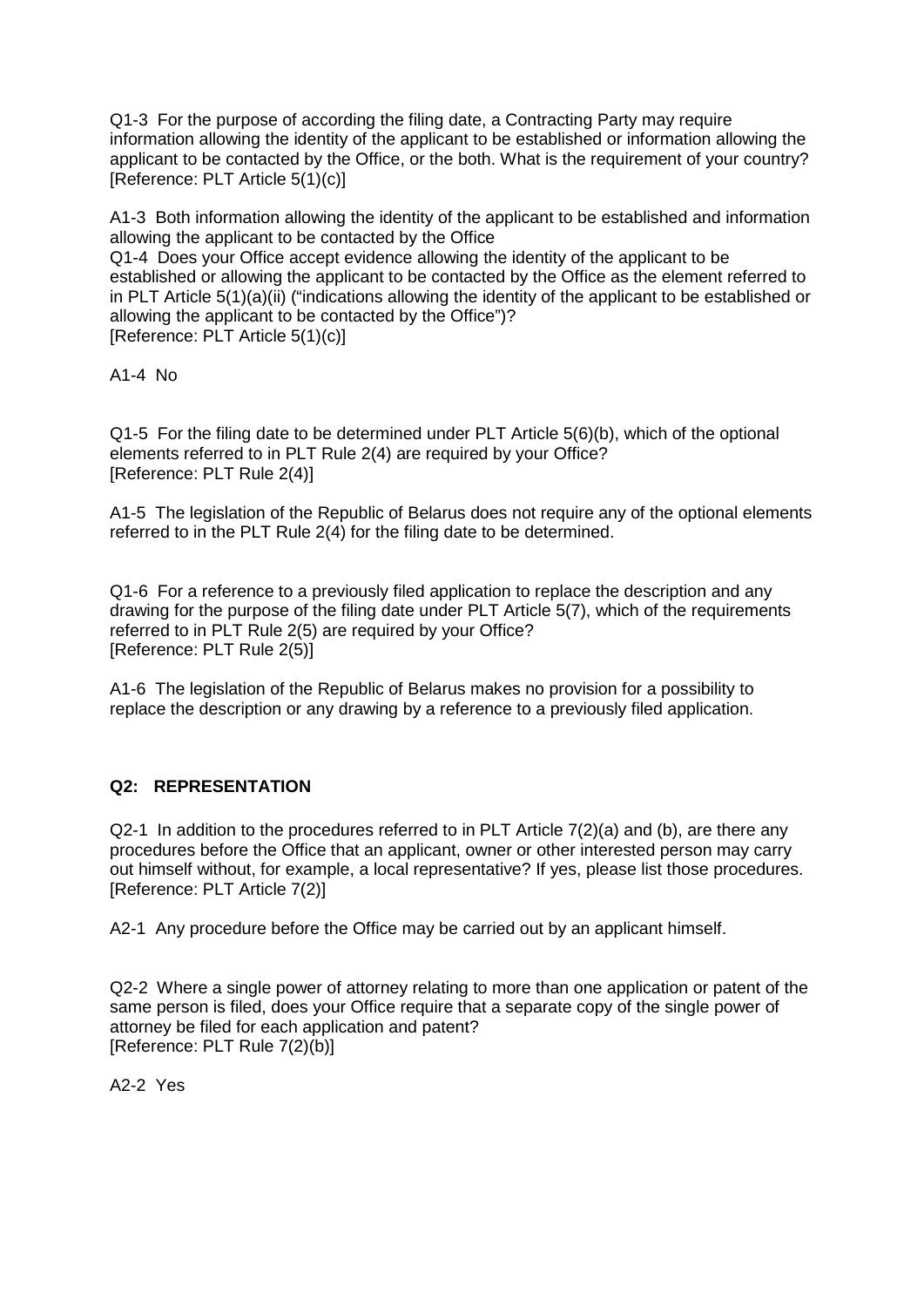### <span id="page-2-0"></span>**Q3: FORMS AND MEANS OF COMMUNICATIONS**

Q3-1 Does your Office permit the filing of communications by telegraph, teleprinter, telefacsimile or other similar means of transmittal? If yes, does your Office require that the original of such communication, accompanied by a letter identifying the earlier transmission, be filed on paper?

[Reference: PLT Rule 8(2)(c)]

A3-1 The filing of communications by telegraph, teleprinter, telefacsimile, etc. is permitted, and the original of the communications by telegraph, teleprinter, telefacsimile etc. is required

#### <span id="page-2-1"></span>**Q4: RELIEF IN RESPECT OF TIME LIMITS**

Q4-1 Which form of relief in respect of time limits does your Office provide? [Reference: PLT Article 11(1), (2) and (4)]

A4-1

Extension of time limits requested prior to the expiration of the time limit

Extension of the time limit for a reply to a request for preliminary examination of an application

Period of extension: for no longer than 3 months

Amount of fee: for each requested month of extension in USD:

up to 3 months inclusive from the date of the expiration of the time limit – 10; from 3 to 6 months inclusive from the date of the expiration of the time limit – 30; over 6 months from the date of the expiration of the time limit – 50

Extension of the time limit for a reply to a request for patent examination of an application

Period of extension: for no longer than 12 months Amount of fee: for each requested month of extension in USD: up to 3 months inclusive from the date of the expiration of the time limit – 10; from 3 to 6 months inclusive from the date of the expiration of the time limit – 30; over 6 months from the date of the expiration of the time limit – 50

Extension of time limits requested after the expiration of the time limit

Extension of the time limit for filing of an application with claiming of the Convention priority

Time limit to file a request for extension: before expiration of 2 months

Time limit to comply with the unfulfilled requirement: for no longer than 2 months

Amount of fee: 40 USD

Q4-2 Which actions are excluded from the relief as described in A4-1? [Reference: PLT Article 11(3) and Rule 12(5)]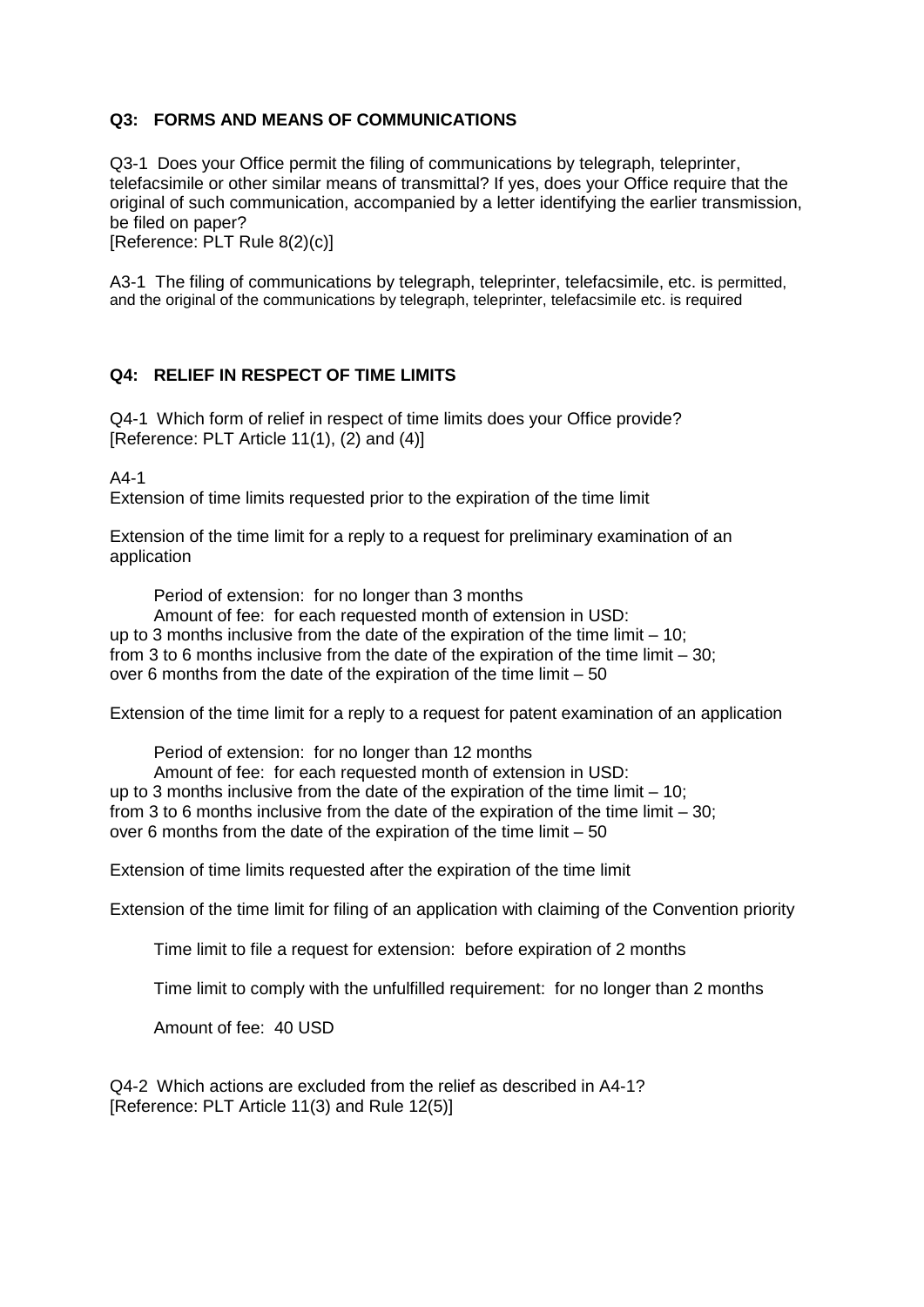A4-2 The actions described in the PLT Rule 12(5) except for the ones provided in subparagraphs (i) and (iii) and the time limit for filing of a request for patent examination of an application.

## <span id="page-3-0"></span>**Q5: REINSTATEMENT OF RIGHTS**

Q5-1 Under which circumstance does your Office reinstate the rights of the applicant or owner as referred to in PLT Article 12? In addition, please provide a brief explanation of the applicable standard.

[Reference: PLT Article 12(1)]

A5-1 The Office may reinstate the following time limits:

1) for a reply to a request for preliminary or patent examination of an application, for filing of a request for re-examination of an application, for filing of an appeal with the Board of Appeal under the Patent Office when the following requirements are fulfilled: filing of a request for reinstatement of the time limit missed; execution of the respective actions; valid excuse; payment of the patent fee at the established rate;

2) of the effect of patent when the following requirements are fulfilled: filing of a request for renewal of the effect of patent for invention; payment of the patent fee at the established rate and of the fee arrears.

Q5-2 What is the time limit for making a request for reinstatement of rights? [Reference: PLT Rule 13(2)]

A5-2 For point 1) – no later than 12 months from the day of the expiration of the respective time limit missed, for point 2) – during the term of the effect of patent.

Q5-3 Does your Office require a fee to be paid? If yes, please indicate the amount. [Reference: PLT Article 12(3)]

A5-3 Yes For point  $1$ ) – 50 USD; for point 2) – 200 USD + the patent fee for keeping the patent in force for respective years for which it was unpaid – in USD: the  $1<sup>st</sup> -$  the  $2<sup>nd</sup> -$  not provided, the  $3^{rd}$  – the  $4^{th}$  – 50, the  $5^{th}$  – the  $6^{th}$  – 75, the  $7^{th}$  – the  $8^{th}$  – 100, the  $9^{th}$  – the  $10^{th}$  – 125, the  $11^{th}$  – the  $12^{th}$  – 150, the  $13^{th}$  – the  $14^{th}$  – 175, the  $15^{th} -$  the  $16^{th} - 200$ , the  $17^{th}$  – the  $18^{th}$  – 225, the  $19^{th} - the 20^{th} - 250$ , the  $21^{st}$  – the  $25^{th}$  – 350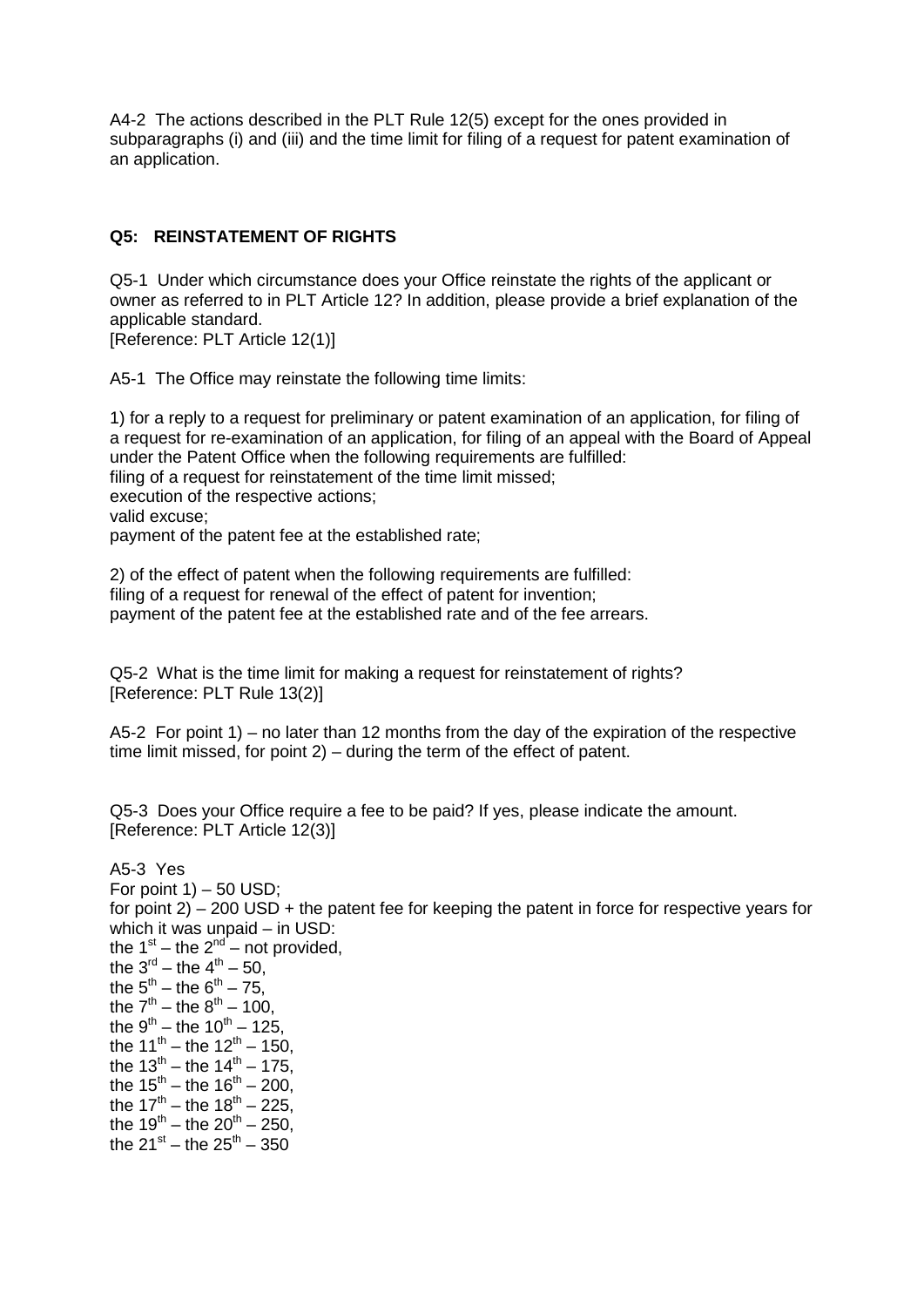Q5-4 Which actions are excluded from the reinstatement of rights? [Reference: PLT Article 12(2) and Rule 13(3)]

A5-4 The actions, described in the PLT Rule 13(3) except for the ones indicated in subparagraphs (i) and (ii) in relation to failure to comply with the time limit for filing of a request for extension for a reply to a request for preliminary or patent examination, and the time limit for filing of a request for patent examination.

#### <span id="page-4-0"></span>**Q6: RESTORATION OF PRIORITY RIGHTS WHERE THE FILING OF THE SUBSEQUENT APPLICATION WAS DELAYED**

The legislation of the Republic of Belarus provides for extension of the time limit for filing of an application with claiming of the Convention priority in case of its delayed filing (A4-1).

Q6-1 Under which circumstance does your Office restore the right of priority where the subsequent application was not filed within the priority period? [Reference: PLT Article 13(2)]

A6-1

Q6-2 In order to restore the right of priority, what is the time limit within which the subsequent application shall be filed? [Reference: PLT Rule 14(4)]

A6-2

Q6-3 Does your Office require a fee to be paid? If yes, please indicate the amount. [Reference: PLT Article 13(4)]

A6-3

## <span id="page-4-1"></span>**Q7: RESTORATION OF PRIORITY RIGHTS WHERE THE FILING OF A COPY OF THE EARLIER APPLICATION WAS DELAYED**

Q7-1 In order to restore the right of priority where a copy of the earlier application was not filed within the time limit, does your Office require a declaration or other evidence in support of the request for restoration of priority rights? [Reference: PLT Article 13(3) and Rule 14(6)(b)]

A7-1 No

Q7-2 Where the filing date of a copy of the earlier application was delayed (for example, a copy of the earlier application has not been filed within 16 months from the priority date), in order to enjoy restoration of priority right, what is the time limit within which such delayed copy of the earlier application shall be filed? [Reference: PLT Rule 14(6)(b)]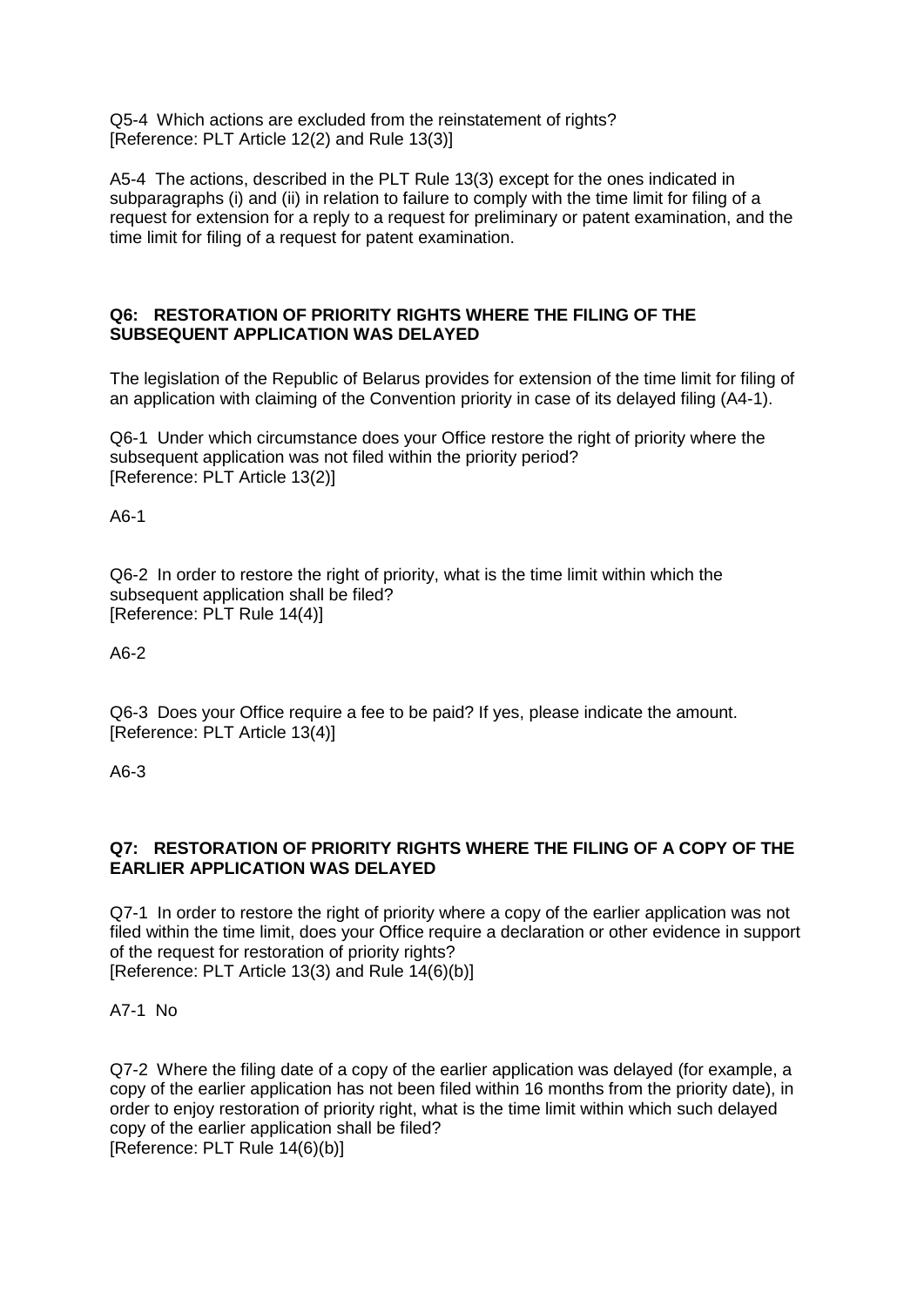A7-2 Within 2 months from the date of receipt by the applicant of a copy of the earlier application provided that the copy was requested by the applicant no later than 14 months from the date of filing of the earlier application and a request of the applicant for reinstatement of the Convention priority right is filed before the expiration of the time limit for submission of the copy (no later than 16 months from the date of filing of the earlier application).

Q7-3 Does your Office require a fee to be paid? If yes, please indicate the amount. [Reference: PLT Article 13(4)]

A7-3 40 USD are required.

# <span id="page-5-0"></span>**Q8: REQUEST FOR RECORDATION OF CHANGE IN NAME OR ADDRESS**

Q8-1 Where a single request for recordation of change in name or address relating to more than one application or patent of the same person is filed, does your Office require that a separate copy of the single request be filed for each application and/or patent? [Reference: PLT Rule 15(3)(b)]

A8-1 Yes

# <span id="page-5-1"></span>**Q9: REQUEST FOR RECORDATION OF CHANGE IN APPLICANT OR OWNER**

Q9-1 Does your Office require the following elements to be contained in the request for recordation of change in applicant or owner?

(a) A statement that the information contained in the request is true and correct (b) Information relating to any government interest [Reference: PLT Rule 16(1)(b)]

A9-1 Not required

Q9-2 Which documentation relating to the basis of the change is required by your Office under the following circumstances? [Reference: PLT Rule 16(2)(a) to (c)]

A9-2 The change results from a contract:

A request for making changes in the indication of the applicant (applicants), when the right for obtaining a patent according to an agreement is assigned, is accompanied by the document justifying the payment of the patent fee at the established rate.

In the case of change of the owner the following documents are filed with the Patent Office for registration of the contract of concession of the right to invention:

a request for registration of the contract;

a contract in triplicate (2 original copies and one copy certified by the applicant); a patent;

a warrant (in case of acting through a representative);

a document justifying the payment of the patent fee.

The change results from a merger or from the reorganization or division of a legal entity: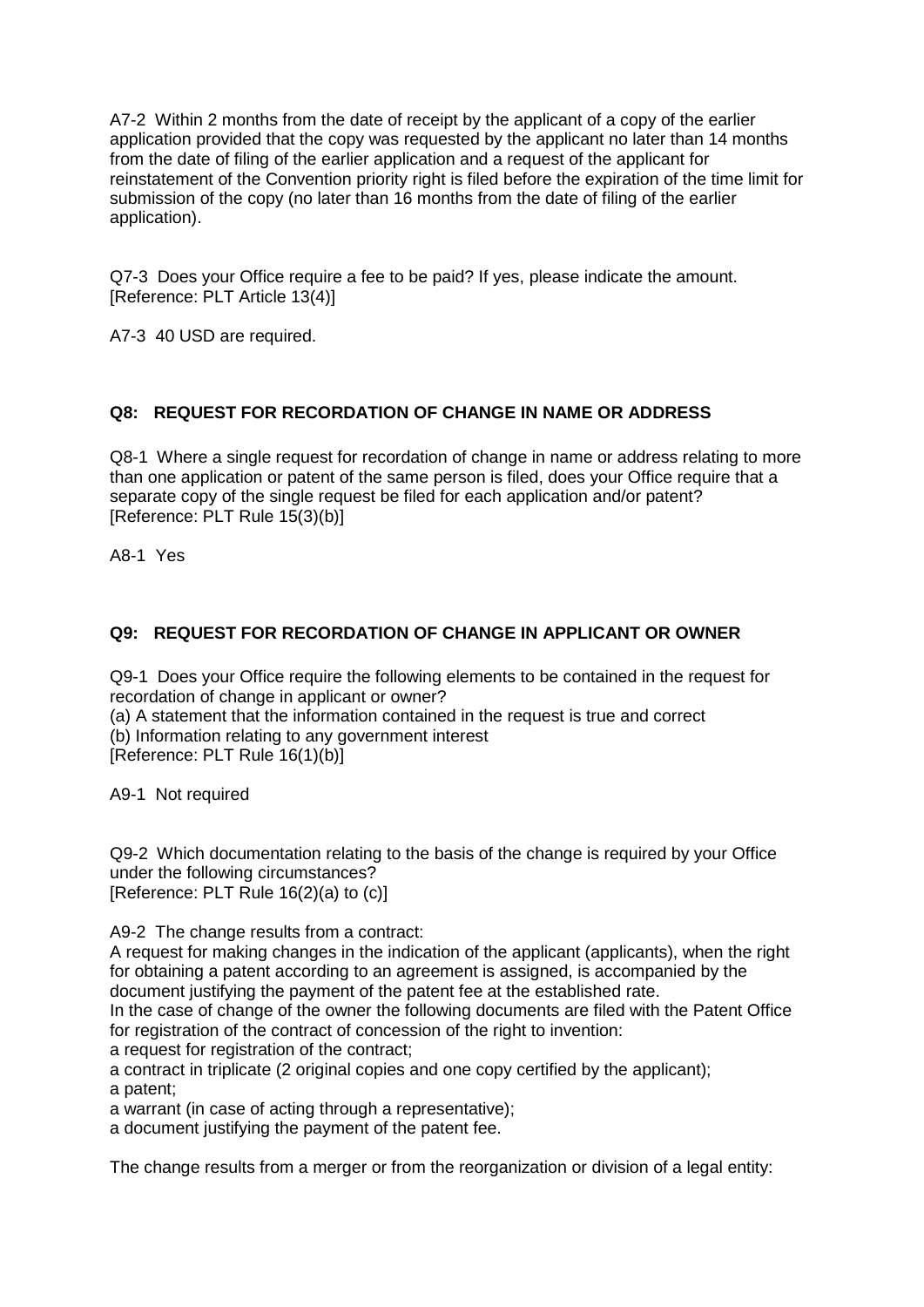A request for making changes in the indication of the applicant (applicants) resulting from succession is accompanied by:

a document justifying the evidence of lapse of the right for obtaining a patent resulting from reorganization of the legal entity - applicant;

a document justifying the payment of the patent fee at the established rate.

A request for changing of the owner resulting from reorganization of the enterprise-owner is accompanied by:

a document justifying such reorganization (for instance, copies of the deed of assignment, of the separation balance sheet, copies of the constituent instrument, extracts from trade registers or their copies, other documents or their copies from which the evidence of the reorganization of the enterprise appears as obvious);

a document justifying the payment of the patent fee at the established rate.

The change results from any other ground (ex. by operation of law or a court decision): The legislation of the Republic of Belarus makes no provision.

Q9-3 Where the change in applicant or owner is in the person of one or more but not all of several co-applicants or co-owners, does your Office require that evidence of the consent of the other co-applicants or co-owner to the change be provided to the Office? [Reference: Rule 16(2)(d)]

A9-3 Yes (in relation to change of the applicant)

Q9-4 Where a single request for recordation of change in applicant or owner relating to more than one application or patent of the same person is filed, does your Office require that a separate copy of the single request be filed for each application and/or patent? [Reference: PLT Rule 16(5)]

A9-4 Yes (in relation to change of the applicant)

#### <span id="page-6-0"></span>**Q10: REQUEST FOR RECORDATION OF A LICENSE OR A SECURITY INTEREST**

The legislation of the Republic of Belarus makes no provision for accordance of licenses in relation to applications.

Q10-1 May a license or a security interest in respect of a patent application or a patent be recorded under the law of your country? [Reference: PLT Rule 17(1)]

A10-1 Recordation of a license: Yes Recordation of a security interest: No

Q10-2 Does your Office require the following elements to be contained in the request for recordation of a license (or a security interest)?

(a) A statement that the information contained in the request is true and correct

(b) Information relating to any government interest by your country

(c) Information relating to the registration of the license (security interest)

(d) The date of the license (security interest) and its duration

[Reference: PLT Rule 17(1)(b)]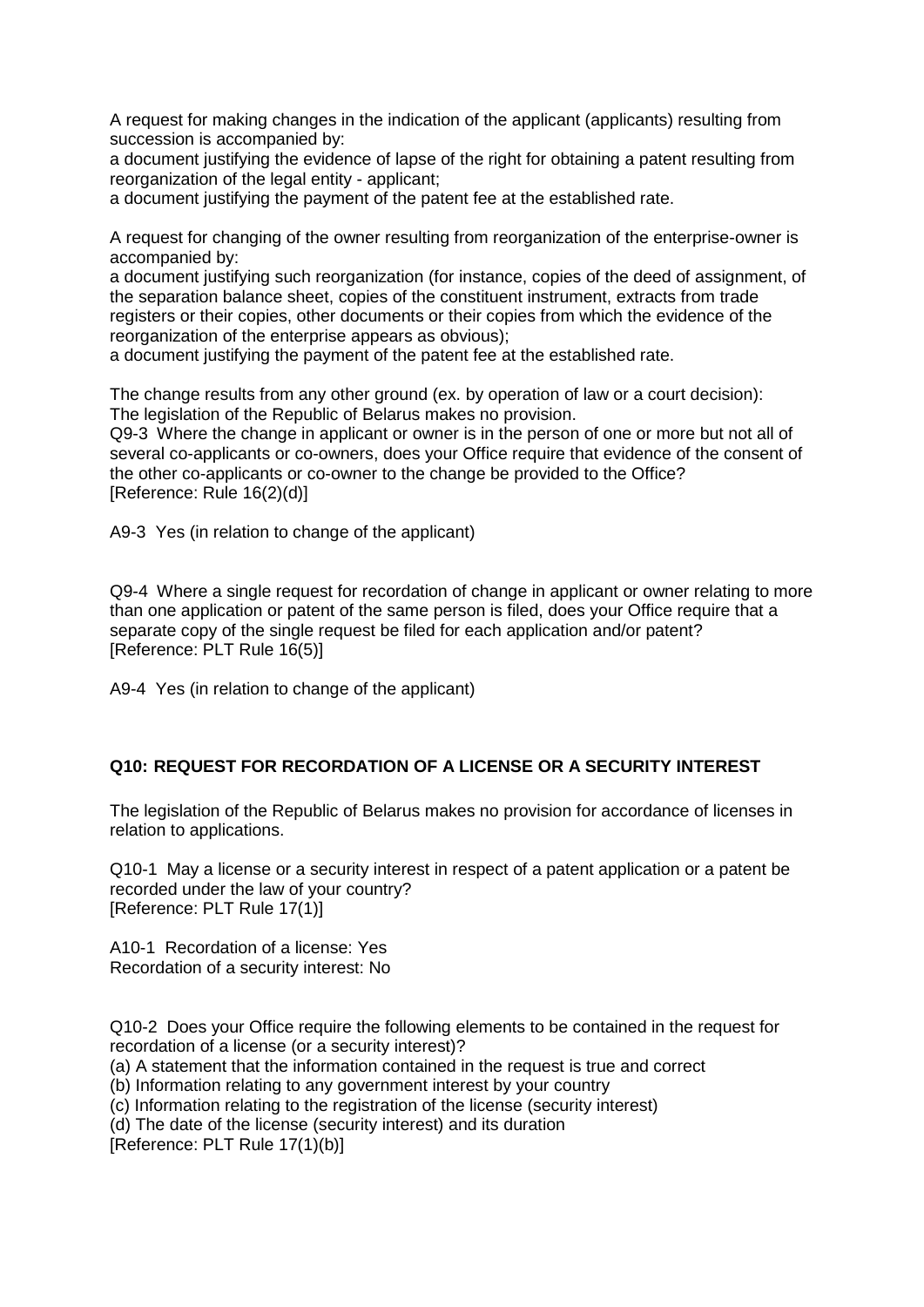A10-2 Not required

Q10-3 Which documentation relating to the basis of the license (or security interest) is required by your Office under the following circumstances? [Reference: PLT Rule 17(2)]

A10-3 The license (security interest) is a freely concluded agreement:

For registration of the license agreement:

a request for registration of the agreement;

the agreement in triplicate (2 original copies and one copy certified by the applicant);

a warrant (in case of acting through a representative);

a document justifying the payment of the patent fee.

The license (security interest) is not a freely concluded agreement (ex. operation of law or a court decision):

The legislation of the Republic of Belarus does not establish the list of documents. Accordance of the compulsory license is not practiced.

Q10-4 Where the license (or security interest) is a freely concluded agreement, does your Office require that any applicant, owner, exclusive licensee, co-applicant, co-owner or coexclusive licensee who is not party to that agreement give his/her consent to the recordation of the agreement?

[Reference: Rule 17(2)(d)]

A10-4 Not required

Q10-5 Where a single request for recordation of a license (or security interest) relating to more than one application or patent of the same person is filed, does your Office require that a separate copy of the single request be filed for each application and/or patent? [Reference: PLT Rule 17(5)]

A10-5 Yes

# <span id="page-7-0"></span>**Q11: REQUEST FOR CORRECTION OF A MISTAKE**

Q11-1 Does your Office prescribe the following requirements with respect to a request for correction of a mistake?

(a) The request shall be accompanied by a replacement part or a part incorporating the correction

(b) The request shall be subject to a declaration by the requesting party stating that the mistake was made in good faith

(c) The request shall be subject to a declaration by the requesting party stating that such request was made without undue delay following the discovery of the mistake

(d) The request shall be subject to a declaration by the requesting party stating that such request was made without intentional delay following the discovery of the mistake [Reference: PLT Rule 18(1)(b) to (d)]

A11-1 The request shall be accompanied by a replacement part or a part incorporating the correction

If corrections concern misprints, mistakes in the indication of bibliographic data and if correction of the document will not result in negative effects in relation to legibility during